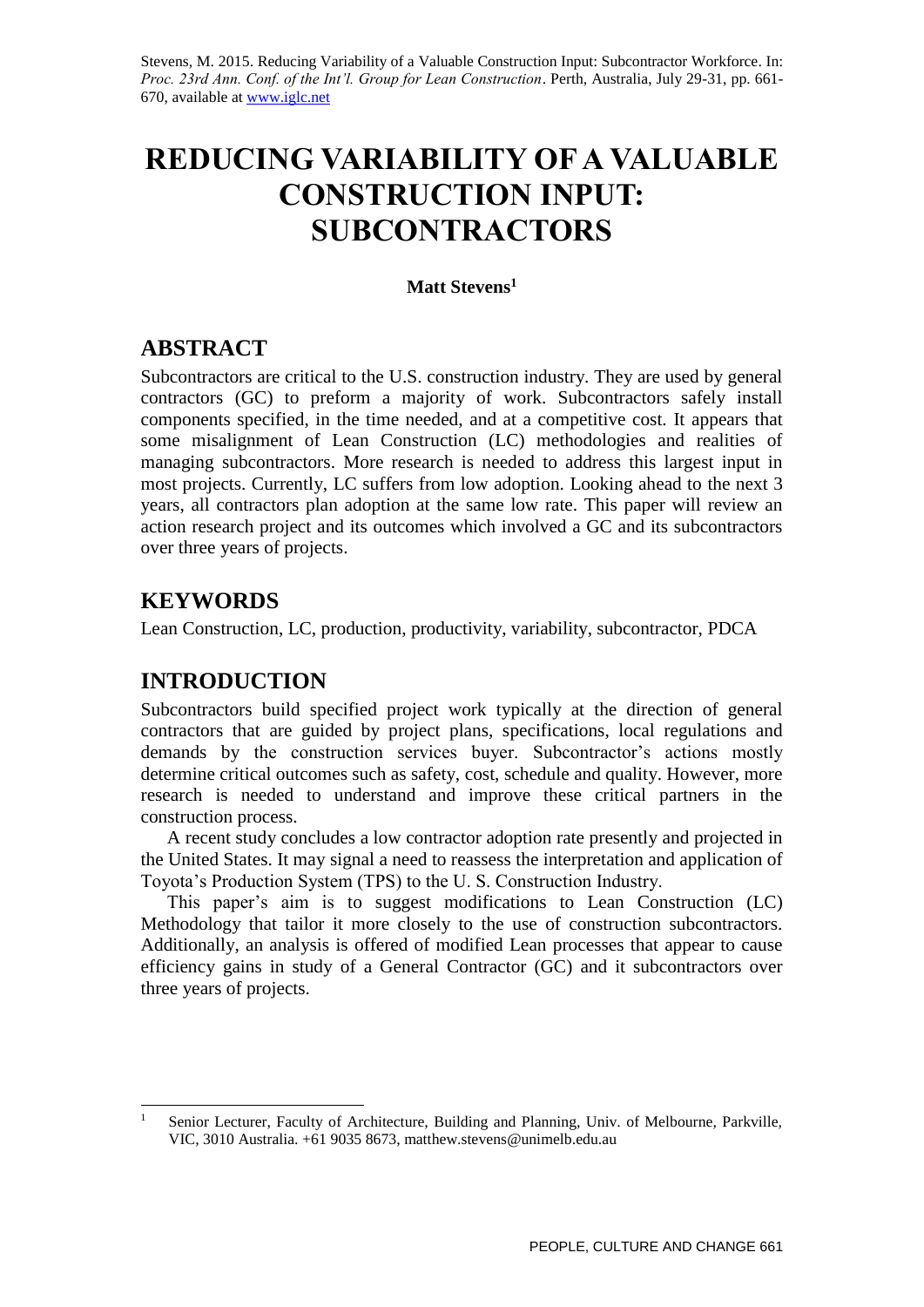# **LITERATURE REVIEW**

## **SUBCONTRACTORS AND LC**

The contracting industry's combination of peculiarities is unique (Hillebrandt, 1984). For subcontractors, the process of construction may consist of mostly short term employed persons on a temporary team building a project that involves hundreds of sequenced inputs. These inputs, such as information, money, planning, material, equipment and craft workers are iterative. At the same time, each participating company has to manage other ongoing unique projects and these same inputs (Sacks, 2004).

LC has been influenced by a machine environment in a static production setting that characterizes the Toyota Production System, TPS. People operating stationary machines are generally sheltered from the weather. The human element has been assumed as predictable and loyal due to Japan's cultural norms and lifetime employment guarantees (Green, 2002). Many concerns about the application of Lean are based on contextual differences between manufacturing and construction (Jørgensen and Emmitt, 2008)

A recent industry study found only 28% of participating construction firms have adopted at least one Lean Construction (LC) practice. Of those who implemented a single practice, 36% adopted pull planning which is one of five subsets of the Last Planner System<sup>©</sup> (LPS). LPS is the LC community's most prominent process. Although LC research is more complete than ever and prominent projects have been performed with LC methodology, the future is not brighter. Of those classified as familiar with LC, but have not implemented practices, the same low percentage of contractors (28%) plan to implement LC, in any form, in years  $2014 - 16$  (McGraw-Hill, 2013). Although, no reasons were given for low adoption, it can be assumed that LC is perceived by GCs and Subcontractors as having low improvement value as Green suggests (2002).

Non-LC researchers outlined several fundamental practices critical to managing construction subcontractors. These include several that are in the spirit of LC and others that are opposite of LC's instruction. Those in agreement a) Help subcontractors do timely work by providing assistance and resources as appropriate and b) Walk the job frequently; get to know the subcontractor's workers and offer assistance as appropriate. Those in conflict a) Meet regularly with subcontractor's senior supervisor individually b) Enforce the contract (Thomas and Flynn, 2011).

Edwards Deming, the father of Total Quality Management - the pre-cursor to Lean, is quoted, "Uncontrolled variation is the enemy of quality". Additionally, Plan-Do-Check-Act (PDCA) is a standard 4 step quality process created by Deming has been confirmed as efficient.

Shigeo Shingo, co-developer of Lean, stated that lack of discipline in planning and execution will weaken attempts to improve. Planning is described as "wait to start and then go faster" (Alarcón, 1997). There is a consensus that formalizing preconstruction planning for all contractors regardless of hierarchical level would improve outcomes including productivity and project efficiency (Menches, et al., 2008)

Lean's Heijunka concept teaches levelling work in process which helps control variation and thus, limits a source of waste. A company (manufacturing or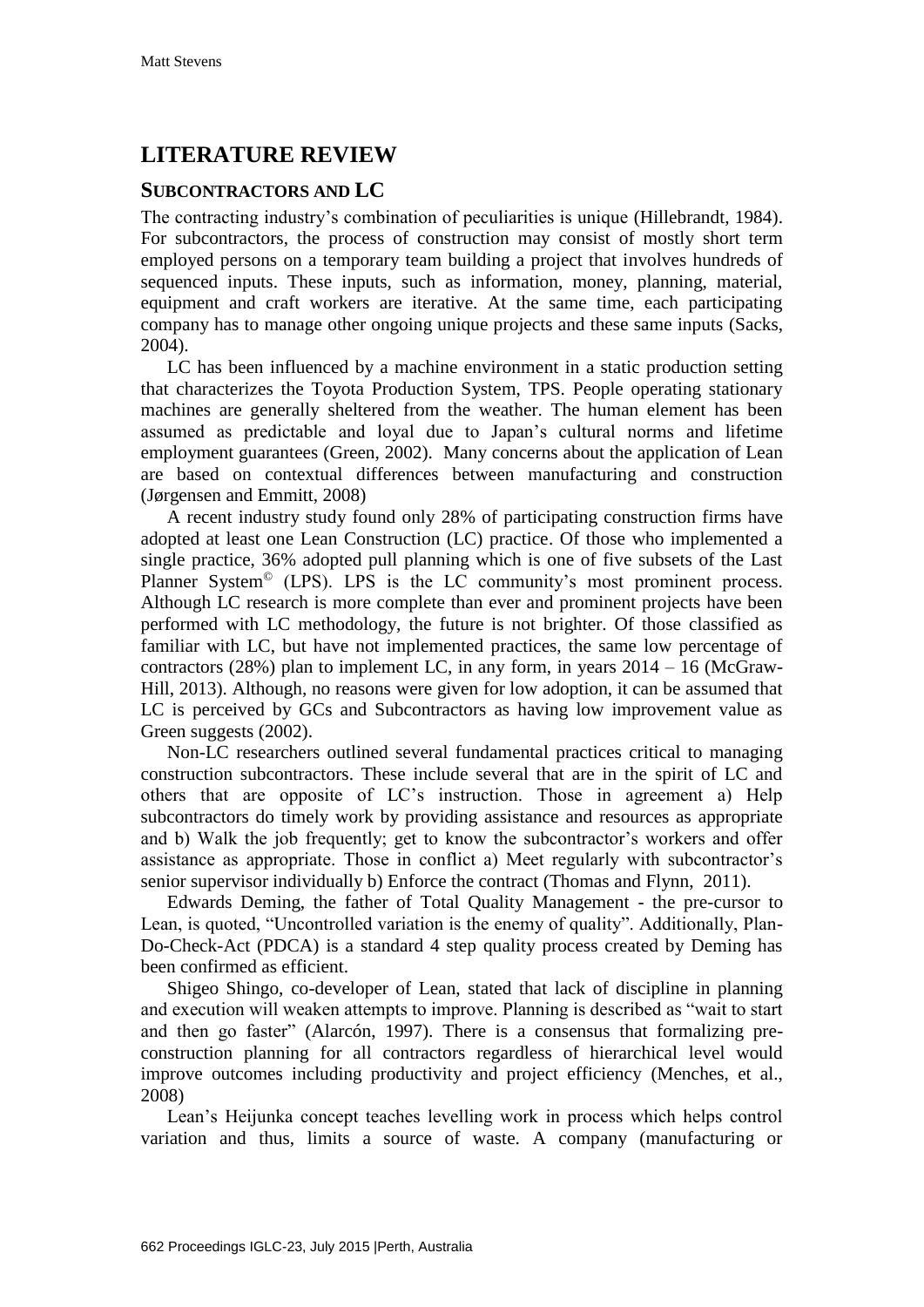construction) that produces steadily and can keep focus on improvement and ultimately, perfection. This leads to more customer satisfaction, repeat business, and predictable revenue. Empirically, there is a positive correlation in construction between the number of client contracts and the amount of variability (Ko, 2010)

First order results measure inputs placed into the production process. Examples of primary activities are gathering extensive information, planning or compliance to processes. First order activities directly influence second order results which are outcomes such as productivity, schedule adherence or profit. Schonberger stresses the importance of both first and second order (1996).

LC has largely ignored the professional nature and availability challenges of first line field employees and managers. These people may be seen as inputs and not critical enablers of the construction process in terms of safety, cost, schedule and quality (Green, 1999). Subcontractors represent the majority of first line employees and managers on most construction projects.

Koskela's updated flow theory includes labor input, but not ongoing worker availability during construction (Bertelsen, et al., 2006). This lack of specificity is understandable in an orthodox adoption of Lean. In manufacturing, there is only one place for worker to be: their factory station. In contrast, construction subcontractor front line employee could be working in one of several on-going projects. Some argue that the Toyota Production System (TPS) is not the starting point of LC, but Koskela's theory (Ballard et al., 2001).

TPS is largely enabled by machines, whereas construction is not. In LC, the human element is the most variable of all inputs. Each craftsperson, laborer, and equipment operator perform differently in quality and quantity of work produced. This means variability of input and may mean significant effort should be taken in leading and managing this factor.

One standard lesson of LC has been the "parade of trades". This classroom exercise is illustrative of a major issue of general contractor's use of subcontractors in a majority of building and infrastructure projects. One of its lessons is the effect of discontinuous flow. The result is a cascading effect of a subcontractor's superior or poor performance on subsequent activities on the project schedule. This includes occurrences of (unplanned) high production and the subsequent unmanned space showing production opportunity lost.

LC's standard planning process is the Last Planner System (LPS) which is collaborative, commitment-based planning system that integrates pull planning, make-ready, and look-ahead planning with constraint analysis, weekly work planning based upon reliable promises, and learning based upon analysis of Percent Plan Complete (PPC) and reasons for variance. It requires the subcontractor's on-site supervisor promise to complete work and to keep the promise reliably.

Work is made ready by creating a look-ahead schedule of the upcoming activities and performing constraints analysis. If an upcoming activity has a constraint, then that constraint needs to be identified and solved proactively in order to eliminate impacts to the current schedule (Koskela, 1999).

Front line field managers do not determine the quantity and quality of field workers working on site. Typically, workforce coordination is managed by an executive in the home office. The workforce (and other resources) is shared with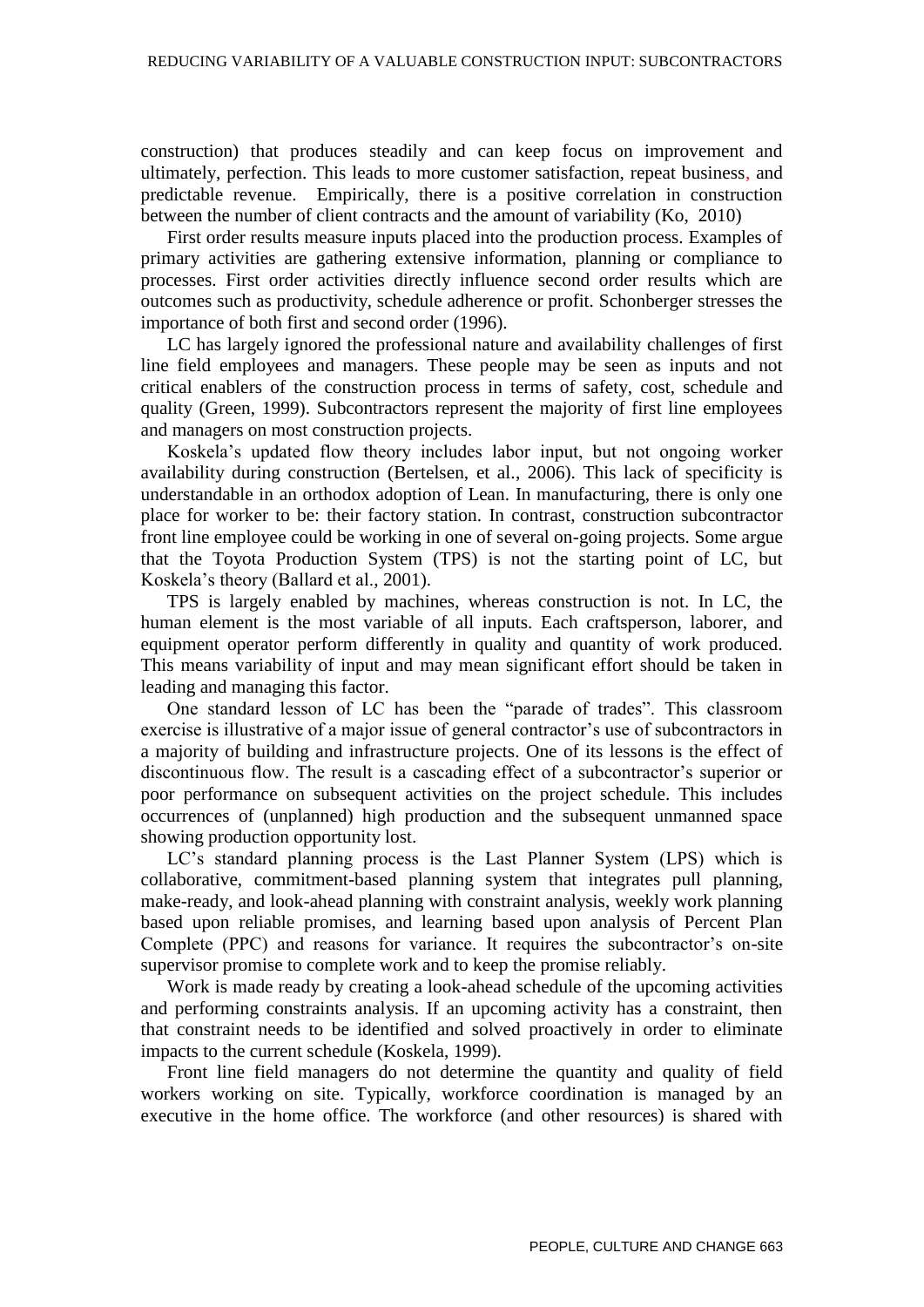other projects and their flow is affected by the sequencing of all the subcontractor's projects (Sacks, 2004). By LPS's design, this executive's involvement is minimized.

It appears that PPC have led to conservative work commitments (Salem, et al., 2005). In most construction contracts, physical progress determines billing. Under LPS, there may be conflicting incentives for the last planning person a) underpromising due to fear of underperforming per cent plan complete while b) maximizing production to produce as much revenue as possible for their employer, the subcontractor. When a few tasks are completed earlier than promised and others are never promised but completed, may be a form of discontinuous flow and thus, inefficiency.

According the U.S government, its construction industry has a significant job hire and separation rate. If one calculates the annual number of hires and separations, adds them together, and divides this number into the total employment, the resultant is one measure of job turnover. Calculated on an annual basis for years 2004 and 2013, it is 86% and higher (JOLTS, 2014). In one's construction career it may not be a matter of if, but when a person may be released from employment.

This hire/separate/rehire cycle is in sharp contrast to relatively continuous employment as practiced by Toyota. We can assume from this measure that employment separations are part of the construction workforce's experience and expectations.

This seems to call into question the process of the Last Planner since it is partially predicated on the person closest to the work at the field level to promise and achieve their production goals. It appears this front line manager has an incentive to promise a less ambitious production target. If one under promises and over performs, then the "parade of trades" effect may lead to overproduction waste. In contrast, if one ambitiously promises, but breaks those promises consistently, waste results. Also, it may lead to GC and fellow subcontractor conflicts. This poor performance perception could result in an early layoff (and loss of personal income). So the field manager's incentive appears to under promise the next period's work achievement.

# **FOUR PRACTICES THAT CONTRIBUTE TO IMPROVED GC AND SUBCONTRACTOR PERFORMANCE**

The four processes outlined below closely follow two of Lean's instructions 1) Plan-Do-Check-Act and 2) Limiting throughput so efficiency (and perfection) can be the focus. In the description below, each practice is tailored to the realities of construction contracting.

#### **Planning**

Planning is a well-accepted method of reducing variability by LC and other improvement methodologies. Its basis is the simple, but powerful idea of visualizing beforehand the enablers of production which has a positive effect on performance.

An extended pre-project period started immediately after the project is won allows for extensive understanding and planning to be done, but also an atmosphere of acclimation and collaboration. Since some subcontractor field personnel may be newly hired or re-hired, a lengthy pre-project planning phase should familiarize each person to the culture and demands of the project.

#### **Compliance Monitoring to Processes**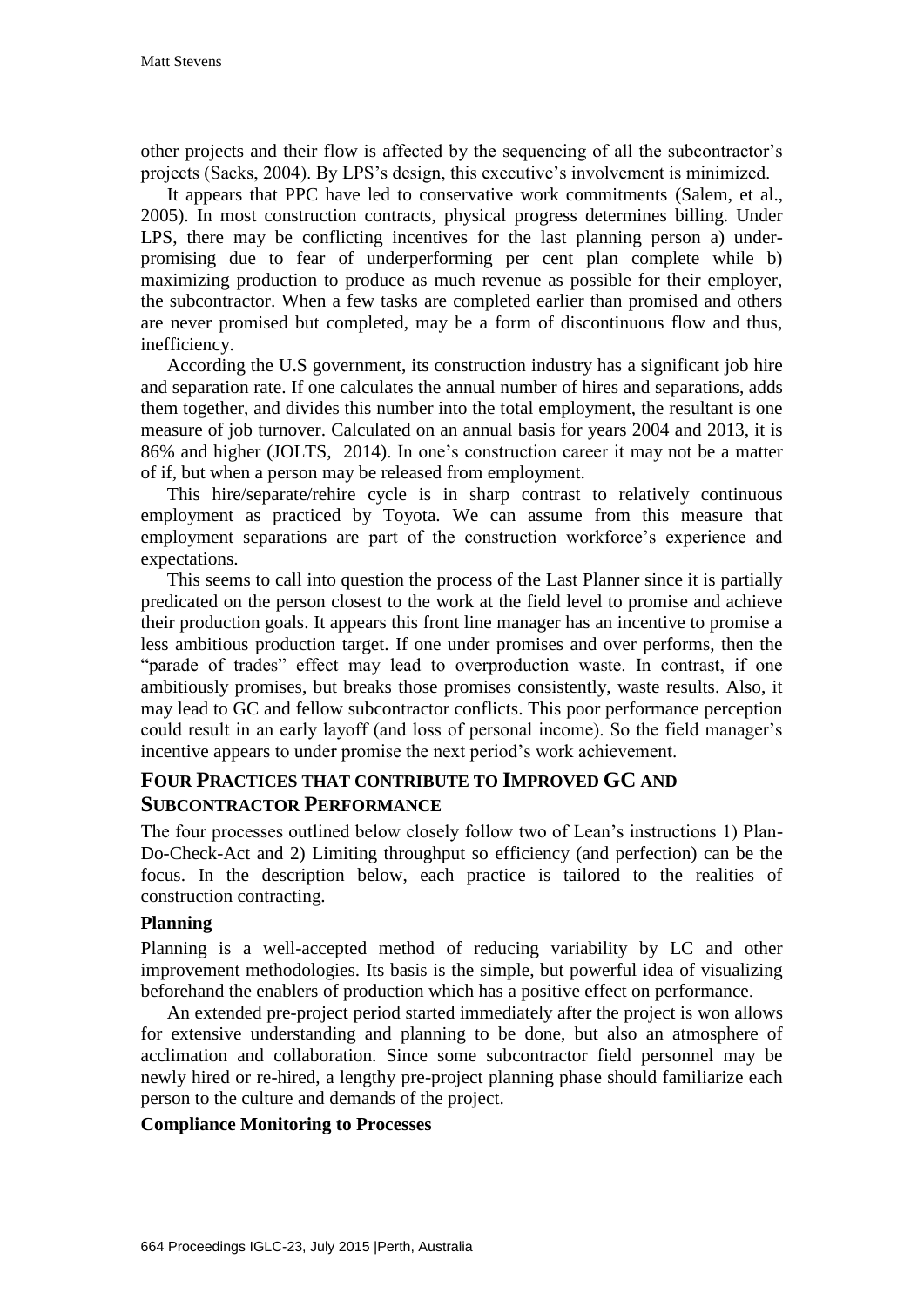Efficient processes only are valuable if they are executed. The level of compliance by those who build and manage largely determines the level of outcome as shown in the Case Study contained herein. One critical role of construction executives is to set expectations then inspect compliance to company processes on a continuous basis.

The most effective method for compliance measurement is a virtual one (intranet based). It allows instant updating and measurement.

#### **Measuring Results**

Construction results matter greatly in construction. The client is contracting for finished product and not the processes or people involved. Results have to be measured during all phases of the GCs contract. All contractors measure project results even if intuitively and, if deficient, address it with internal and external parties.

#### **Levelling the Amount of Revenue**

Winning projects more often is attractive since it increases revenue. Limiting the amount of required work means that estimators and business development personnel may be assigned other tasks at times include cost analysis and project administration.

### **CASE STUDY OF A U.S. GENERAL CONTRACTOR**

The researcher was engaged from 2012 to 2015 as a management advisor by a \$30 million general construction contractor (GCC) based in the United States. The firm, founded in 2008, pursued work mostly related to U.S. government needs. The major focus of the advising and training was to transform the firm to a more efficient one. The approach taken was for the researcher to assess practices currently in use, use practices confirmed by research and experience would align with the company characteristics. LC was a strong, but not total influence on thinking. Individual coaching of key employees was part of the process. Online courses allowed for continuing education of management and staff.

Projects completed by GCC (see Figure 1) show a diversity of general contracting challenges including Design Build, Hard Bid, New Construction, Refurbishment, Demolition, Building, Civil and Marine Work with completion times of three months to over a year. Locations were isolated from population centers and the general conditions amenities were modest due to market characteristics.

The company adopted, trained and implemented the following processes which were formalized and implemented in 2013.

Figure 1 shows a significant improvement over 3 years. For clarity, the first five and last five projects represent before and after adoption fairly accurately. Obviously, higher adherence to efficient processes is correlated to improved outcomes. The first five's unweighted outcomes were average project profit decreased (-81.69%) while exceeding the schedule (18.92%) than originally planned from lower compliance to processes (29%). Interestingly, the last five project's results were more variable as a percentage; average project profit improved (48.68%) over the baseline estimate while shortening the baseline schedule (-28.78%) with a higher compliance to processes (92%). From a cash flow basis, gross profit dollars earned increased on a weekly basis from project estimate. In the researcher's experience these are important outcomes to share with construction contractors if adoption of a new methodology is to increase.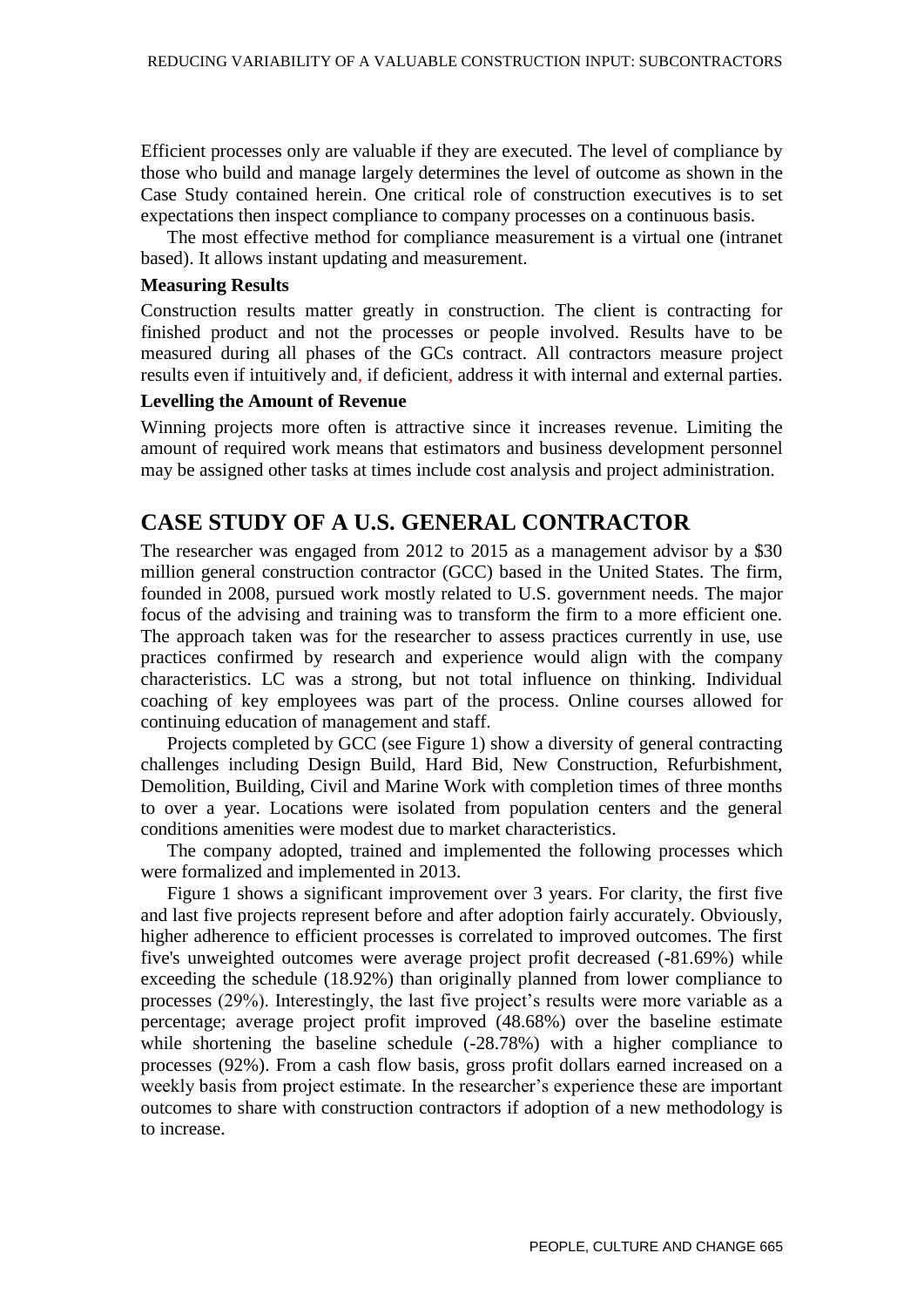

*Figure 1: Company Furnished Data of Completed Projects Closed from 2012 to 2014 in Sequential Order Measuring Process Compliance, Cost and Schedule Results.*

GCC made the following improvements or refinements to its existing processes. The four listed below were viewed as significant enablers of its improvement program.

#### **Formalized pre-construction and pre-task planning**

- Teams sought extensive project information and filled in a preconstruction checklist containing numerous critical items. It assigned specific personnel with responsibility and required timelines. The list was updated weekly with percentage complete for review by Project Manager (PM) and Senior Vice President (SVP) of firm.
- Subcontractor pre-coordination meetings were held with GCC site personnel with minutes and action planning two to four weeks before subcontractor is required to mobilize. Mandatory review of material and man power readiness including a check to see if other subcontractor projects will affect flow of crews to this project. Team reviews plan for completing work in regards to plans, specifications and contract. This meeting includes attendance by subcontractors and their "sub-subs" to assure communication is delivered in full.

#### **Formalized construction phase planning, execution, monitoring and feedback**

 Subcontractor coordination meetings with recorded minutes. Each week the Quality Coordinator and Superintendent held a coordination meeting with all trades in the Job Trailer. All trades met to discuss their next steps in scope so that they can work together to find the most efficient way to work around each other based on the current 30 day schedule. This meeting was recorded with minutes and distributed to all attendees and the GCC management staff. Part of this meeting included a review of each subcontractor's two-week look ahead planning submittal. Individual meetings were held with each sub, each week to ensure the subcontractor was on schedule; had the manpower to maintain the schedule, and would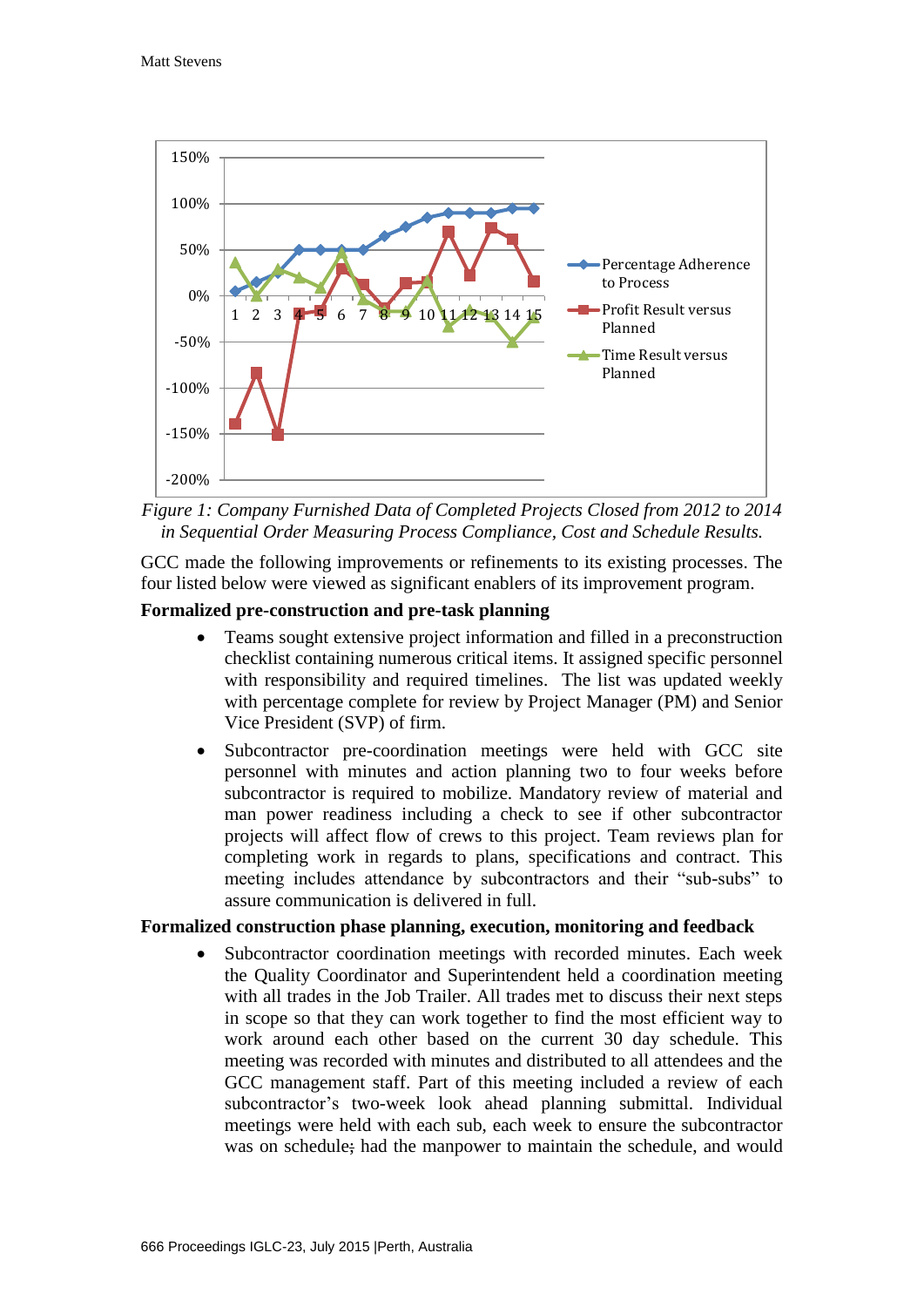have the materials on site to complete their scheduled work each succeeding week.

- Weekly submittals register updated. Since most construction products require technical approval from a designer before installation, this was a critical planning and monitoring process. This first component of material logistics, helped assure that a project will not be stopped due to lack of material.
- Progress schedule update. Each week, project manager reviewed the project schedule with the superintendent. Late progress is noted and addressed with deficient subcontractor(s).
- Weekly internal meetings. During this meeting, GCC reviewed the entire project status as a team. PM assigned weekly tasks if necessary. Everything was recorded and part of a later upper management review of project status.

#### **Monitoring compliance to processes**.

 The SVP actively measured compliance (as a percentage) to processes in face-to-face meetings and electronically (website and company intranet). He addressed non-compliance issues, as needed, with his staff and senior executives of subcontractors.

#### **Limiting yearly contract revenue for various reasons including its focus on efficiency.**

 They had less need to rehire former staff or hire new unproven staff because of this strategic decision. At times each year, estimators and business development personnel did not seek to win projects since company backlog was at a predetermined limit. For purposes of efficiency, when the firm won a project in an unfamiliar location, its first option was to send existing staff and not hire new local employees. Additionally, GCC essentially works with one client, the U.S. Government in repeating locations. This in turn means subcontracting to a significant percentage of familiar specialty contractors.

# **RECOMMENDATIONS**

For the LC community, understanding the most efficient contractor's (GC and Subcontractor) methods of operating offers one way to improve construction's methods and processes. Interestingly, some of the practices shared in this paper align with the teachings of Lean while others do not.

From our case study, GCC's methods of extensive information gathering, engaged planning, measured compliance to processes, monitored schedule and when needed, executive level actions eliminating adverse planned to actual schedule gaps have positively transformed project results over a three year period.

This last method violates LC's instruction against command and control. However, most of the processes address decreasing the variability of inputs. Adhering to first principles appears to have efficacy in construction contracting. Based on the following recommendations, LC's outputs may improve even though causing more variability.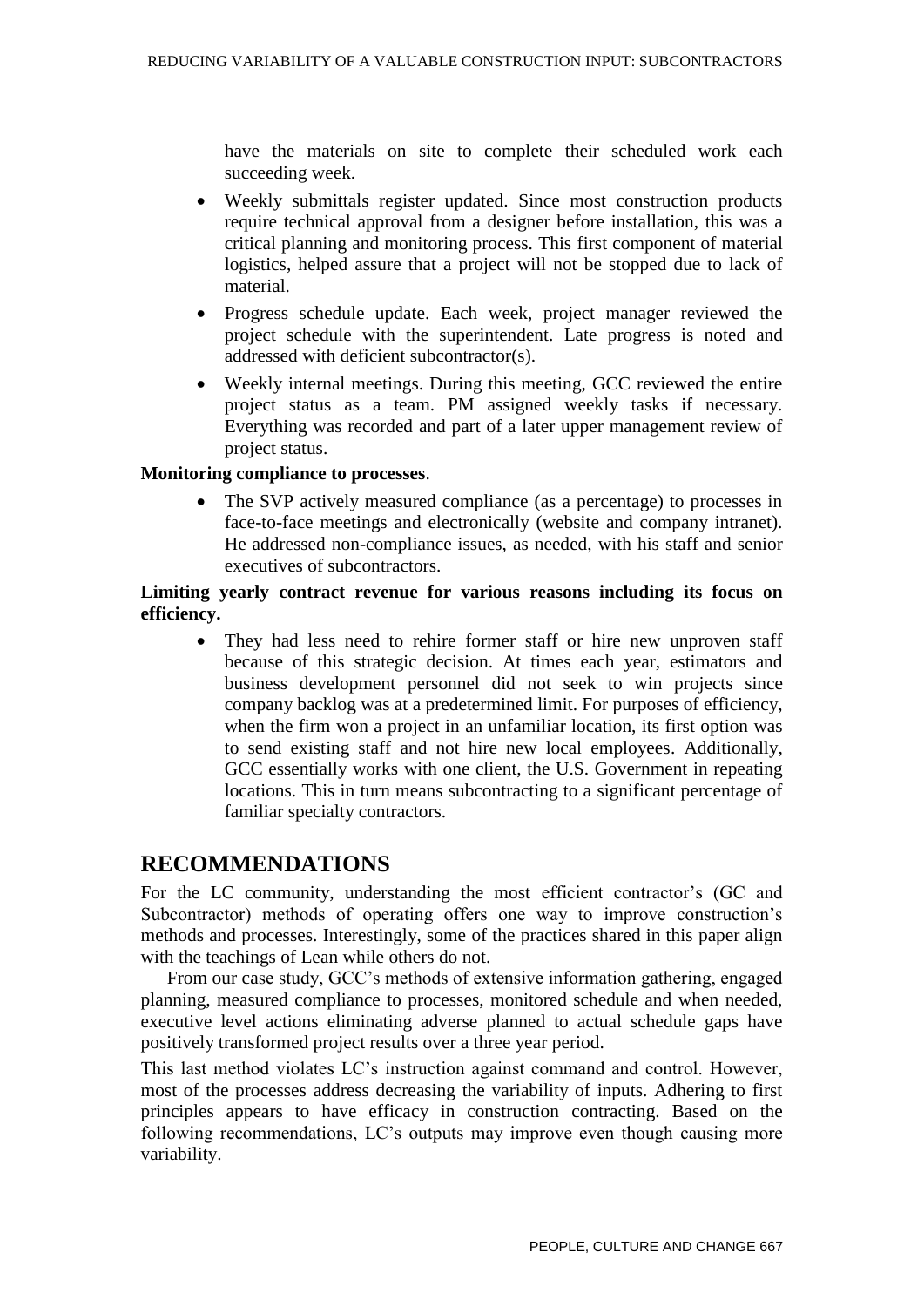#### **Planning**

An extended and formalized pre-construction planning period is suggested. This process and its steps should be considered for LC to adopt in its library of practices. A formal period should be allocated where project teams are gathered to create many planning deliverables before construction may start. This requirement should be part of the bidding document's instruction and the project contract.

An extended pre-project planning period has many benefits such as normalizing the project team culture, setting expectations, and a deep familiarization of the project. Said differently, owners requiring extensive formal planning protect themselves and their projects against negative occurrences such as arbitrary change orders, unexamined risk events with no alternative planning, and unperfected communication systems.

On a highly organized construction project, acceptable planning deliverables could be compensated as pay item from each stakeholder's total contract amount. This would assure unanimous participation. The time period would be predetermined and articulated in the bid documents. When construction starts, all subcontractors should execute a short interval planning form and GC's should monitor for quality of thought including alternative plans.

#### **Monitoring Compliance to Processes**

It is widely believed that efficient processes executed consistently lead to the best outcome. Therefore, compliance measurement must be part of any improvement program. Employees consistently executing beneficial process give their project and company the best chance for positive result.

#### **Measuring Schedule Results and Take Action**

The last two components of PDCA, CA (Check and Act) are contained in this recommendation. Once results are measured, immediate action should be taken to replicate the superior result or correct the deficient outcome in concert with Subcontractor Senior Management.

#### **Limited Revenue Business Model**

All contractors aspiring to be Lean should commit to a targeted amount of contracted work annually that is a reasonable to their current capabilities. Part of this action should include attempting to work with familiar clients. Once the revenue goals and backlog are met, all company employees execute project work. This will help prevent high variability of client demand which leads to waste and in some cases, unfulfilled promises. To keep learning and constant improvement high, consistent employment of workforce members is needed. This influences each employee's learning and commitment to the company.

Large and often prestigious projects attract most contractors' attention. The effect of winning such work has to be analysed in regard to Lean principles including the impact on its long term philosophy and operational variability. Large resource demanding projects cause significant swings in several areas such as employee hiring and separation. Clearly, Lean instructs about being the best (most efficient), not the biggest or most prominent.

The seasonal and itinerant nature of construction is a barrier to a keeping a consistent employee population engaged. However, options exist for subcontractors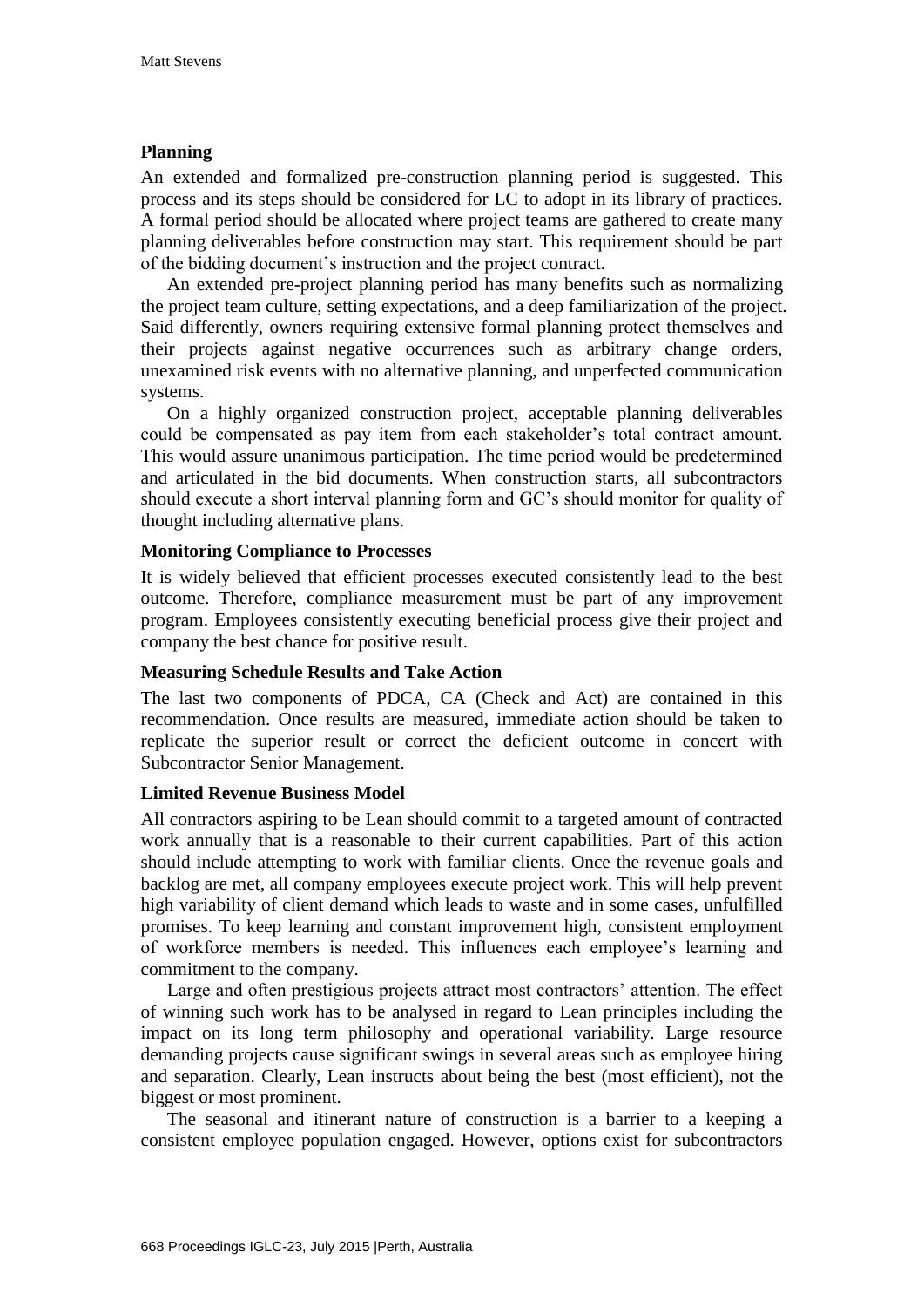to minimize this effect such as specialised winter work, excelling in a market niche or pre-fabrication of future work. At a minimum, keeping core employees working throughout the year has several benefits to a contractor on its Lean journey.

In all, monitoring of projected labour hours needed for each period (week or month) should be reviewed by executive management. Managing this actively should keep variability low and waste less than an ad hoc method. In the case of winning too much work, business development and estimating staff may have to be assigned to other duties such as field management or cost analysis for a period of time.

### **CONCLUDING REMARKS AND EXPECTED OUTCOMES**

Familiar practices included in a new methodology increase confidence by construction professionals. At the same time, their efficient understanding in this unfamiliar methodology may be achieved. In some instances, LC may cloud contractors' understanding of LC processes or not inspire confidence with its unfamiliar vocabulary, processes and measurements. Further, it may be focusing on higher order behaviours when basic ones are more efficacious.

Some analysis of the most efficient contractors that may be practitioners of Lean or not, appears to be in order. This should help evolve LC into a more robust improvement methodology.

Currently, LC suffers from low adoption and the prospects in the future are poor. LC should consider adjusting its processes in the areas of information gathering, planning processes, process compliance and schedule adherence. If done, there is evidence that more successes may occur and LC's value would be easily recognizable by most construction firms. Shedding its manufacturing centric appearance and adopting familiar and proven practices of construction contracting should increase use by industry. LC possesses the framework, tools and practices that can transform the construction industry. However, its semi-rigid application of TPS to construction appears to not inspire contractor confidence.

Further research is needed to reformulate some methods of LC to address realities of GCs using subcontractors. Additionally, research of proven production methodologies executed by the most efficient construction contractors can help tailor LC closer to the needs of industry. Collecting more case studies examining processes coupled with quantitative results should help increase creditability and adoption.

#### **REFERENCES**

Alarcon, L.F., 1997. *Lean Construction*. Rotterdam, The Netherlands: A.A. Balkema.

- Bertelsen, S., Koskela, L., Henrich, G., and Rooke, J., 2006. Critical Flow Towards a Construction Flow Theory. In: *Proc*. *14th Ann. Conf. of the Int'l. Group for Lean Construction*. Santiago, Chile, Jul 25-27.
- Green, S. D., 1999. The Dark Side of Lean Construction: Ideology and Exploitation. In: *Proc*. *7th Ann. Conf. of the Int'l. Group for Lean Construction*. Berkeley, USA, Jul 26-28
- Green, S. D., 2002. The human resource management implications of lean construction: critical perspectives and conceptual chasms. *Journal of Construction Research*, 3(1), pp. 147-165.